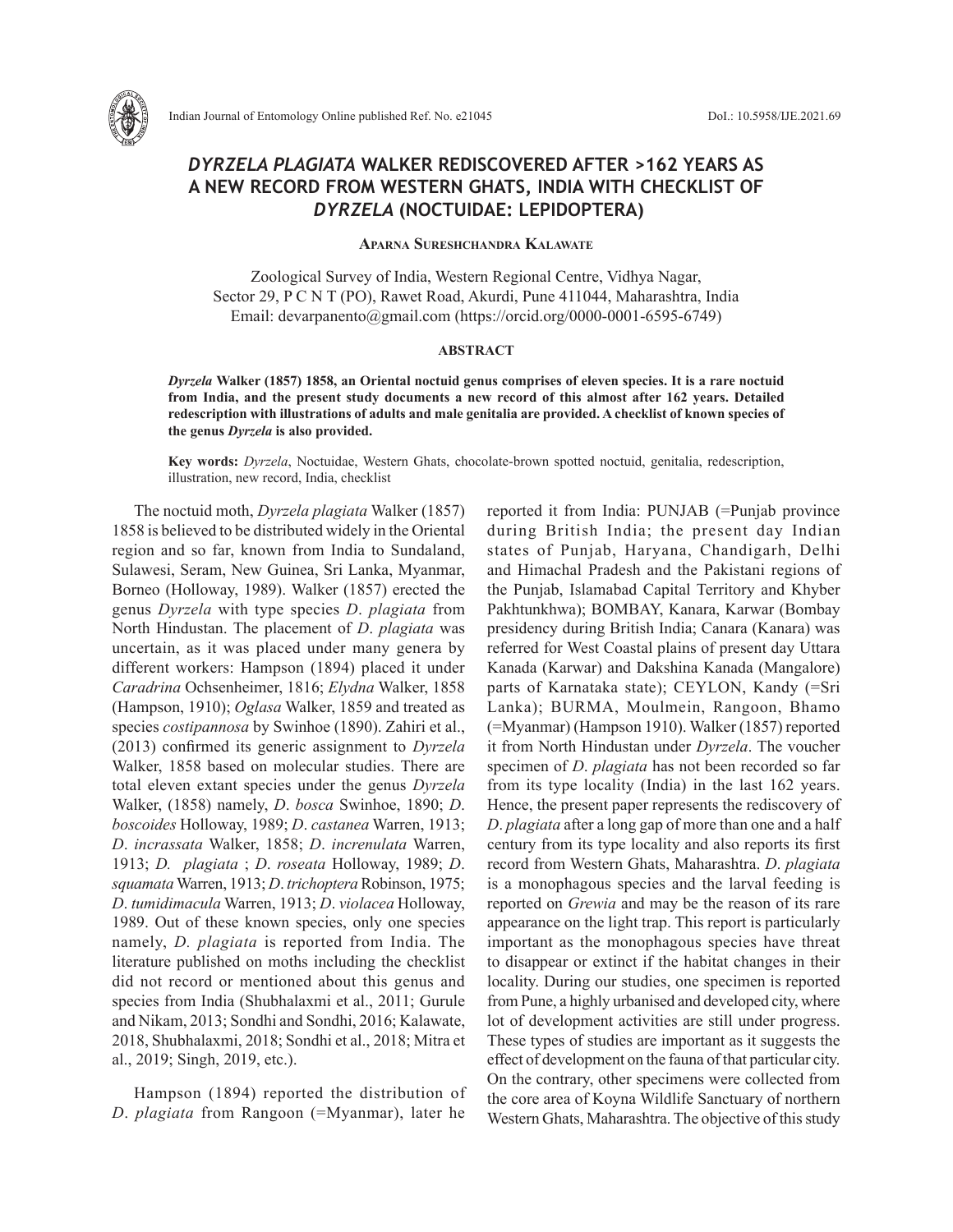is to report a rare moth with its redescription, its first report from the Western Ghats along with checklist of the genus.

#### **MATERIALS AND METHODS**

The laboratory studies were carried out at the Entomology laboratory, Zoological Survey of India, Western Regional Centre, Pune. The specimens were collected using a light trap installed at different locations in the northern Western Ghats, Maharashtra, India. The collected specimens were euthanized with ethyl acetate vapours and were relaxed, pinned, and dry preserved in the laboratory. The identification was done as per Hampson (1894, 1910) and Holloway (1989). For redescribing the species, for the morphological and genitalia characters, the terminology used is as per Hampson (1894, 1910) and Holloway (1989) respectively. The records of distribution of the species have been verified from the literature (Walker, 1857; Swinhoe, 1890; Hampson, 1894, 1910; Holloway, 1989; Kononenko & Pinratana, 2013). All identified specimens were deposited in the National Zoological Collection, Zoological Survey of India, Western Regional Centre, Pune, Maharashtra, India (ZSI-WRC). The map of the collection locality was prepared using the open, free access QGIS software.

### **RESULTS AND DISCUSSION**

### **A. Redescription**

Genus *Dyrzela* Walker (1858); Superfamily Noctuoidea Latreille, 1809; Family Noctuidae Latreille, 1809; Subfamily Bagisarinae Crumb, 1956

**Type species**: *Dyrzela plagiata* Walker (1857) 1858

### *Dyrzela plagiata* **Walker (1857) 1858 (Figs. 1A-C)**

*Dyrzela plagiata* Walker, (1857) 1858, List of the Specimens of lepidopterous Insects in the Collection of the British Museum*,* 15: 1758 (India, Hindustan, NHM (BMNH), London).

*Oglasa costipannosa* Swinhoe, 1890, Transactions of the Entomological Society of London, 1890: 266 (Myanmar, Rangoon, Moulmein, Bhamo, NHM (BMNH), London).

*Oglasa costiplaga* Swinhoe, 1891, Transactions of the Entomological Society of London, 1891: 153 (Myanmar, Rangoon, Moulmein, Bhamo, NHM (BMNH), London).

*Dyrzela plagiata perampla* Warren, 1913, *in*: Seitz A. (ed.): Die Gross-Schmetterlinge des Indo-Australischen Faunengebietes Gross-Schmett. Erde, *11:* 

*Elydna plagiata*; Hampson, 1910, Cat. Lepid. Phalaenae Br. Mus. 9: 159.

*Dyrzela plagiata*: Holloway, 1976, Moths of Borneo with special reference to Mt. Kinabalu: 14.

**Type locality:** India [Hindustan].

**Material examined:** Male (ZSI-WRC, L-1902), India: Pune, Maharashtra (18.6482N; 73.7600E; altitude 580 m), 17.x.2018, coll. A.S. Kalawate; 02 Male (ZSI-WRC, L-1890), India: Ghatmatha, Satara, Maharashtra (17.3970N; 73.6787E; altitude 785 m), 20.vii.2018, coll. A.S. Kalawate and Party; Female (ZSI-WRC, L-1891), India: Navja, Satara, Maharashtra (17.4359N; 73.7189E; altitude 982 m), 16.x.2016, coll. P.S. Bhatnagar and Party.

Adult Male. Wing expanse: 28 mm. Head and thorax pale grey-brown. Vertex paler; antennae blackish, bipectinate and fasciculate till two-third portion; base of palpi in dorsal view whitish and rest greyish. Abdomen greyish brown dorsally, paler and glossy ventrally except at extremity. Forewings greyish-brown background, suffused with purple scales; roughly triangular subapical chocolate-brown patch arising from costa at middle to near apex and then extending till below radial vein, with paler edges; a subbasal black dot in cell; two oblique sinuous dark antemedial lines; postmedial line indistinct, dark, minutely waved; a series of black dots just before the outer margin. Underside greyish with inner margin paler and glossy; cilia golden-brown, glossy. Hindwings dark brown with a coppery-red gloss, darker towards the apical portion; cilia golden-brown, glossy; underside greyish-brown, a black discoidal lunule, indistinct curved postmedial line, and terminal series of black points (Fig. 1A). Male genitalia with uncus broad at base and narrow at tip, recurved, hooked, tip highly sclerotised, pointed. Tegumen almost inverted V-shaped. Valvae relatively membranous, flap like, divided in two folds, broad and large costal process and clavus, with a single medial sclerotised process and a basal digitiform process, both inner and outer lobes setosed. Vinculum V-shaped; saccus slender and long (Fig. 1B). Aedeagus tiny, bulbous, basal portion membranous, the apical portion sclerotised. Vesica with a single spine (Fig. 1C),

**Distribution:** India, Karnataka, Maharashtra (Pune, Satara: present study), Punjab. Thailand, Sri Lanka, Myanmar, Laos, Vietnam, Malaysia, Borneo, Indonesia, Philippines, China (Hampson 1910; Kononenko and Pinratana, 2013).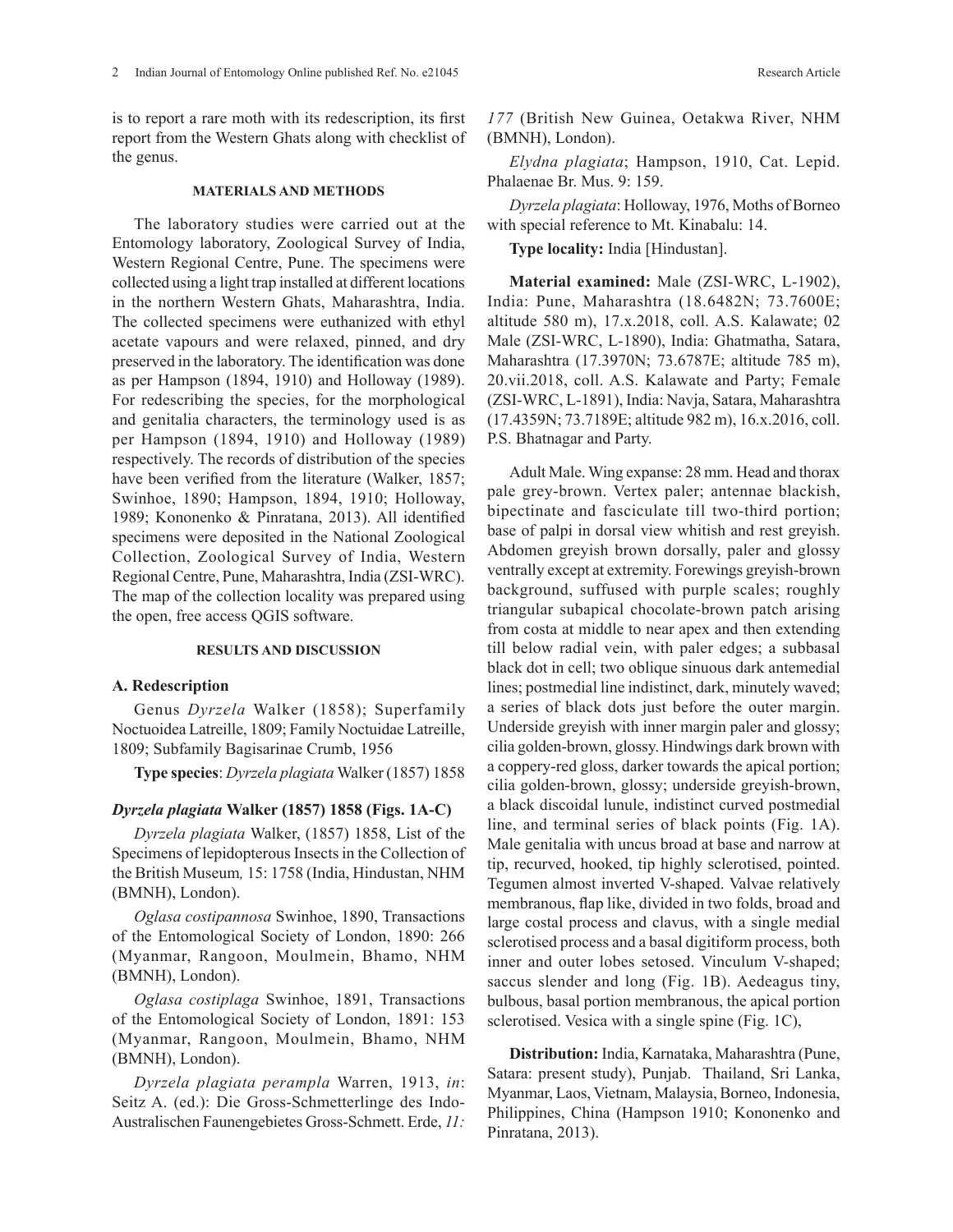

Fig. 1. *D. plagiata*: A, Adult; B, Male genitalia; C, Aedeagus. Scale bars: B–C, 0.5 mm.

**Suggested common name:** Chocolate-brown spotted noctuid moth.

**Bionomics:** *D*. *plagiata* was collected from the extremely contrasting ecosystem like core region of Forests of Koyna Wildlife Sanctuary (Ghatmatha and Navja) and urban location (Pune). Koyna Wildlife Sanctuary is a part of Sahyadri Tiger Reserve and is a habitat for many endemic species. On the other side, Pune is a highly developed, urban, recently declared to be developed as a smart city and due to the development process the habitat of many species might have been disturbed. The moths were collected from mid-July and mid-October at different altitudes ranging from 580 meters to 982 meters. As mentioned earlier, the moth completes many generations in a year. The Koyna Wildlife Sanctuary is dominated by Anjani (*Memecylon* sp.), jambul (*Syzygium cumini* (L.)), hirda (*Terminalia chebula* Retz.), awala (*Phyllanthus emblica* L.), umbar (*Ficus glomerata* Roxb.), bibba (*Semecarpus anacardium* Linn.f.), *Grewia* sp. etc. Pune (Pimpri Chinchwad Municipal Corporation) has three species of *Grewia* namely, *Grewia asiatica* L., *Grewia serrulate* DC. and *Grewia tiliiflora* Vahl. and other trees.

Recent publications on moth fauna from different regions of India have not recorded this species. In this study, the rediscovery of *D*. *plagiata* and its first report from Western Ghats of Maharashtra, India is reported. It is a poorly studied group of moths, whose taxonomy received stable status after the molecular studied conducted by Zahiri et al*.* (2013). As stated earlier it is a monophagous pest and may be due to this it appears rare on the light trap. The host range, seasonal occurrence etc. can be studied further. The species completes many generations in a year Kononenko & Pinratana (2013), and is recorded in this study from 580 to 982 meters in the study. One specimen in the study is reported from a disturbed and highly urbanized region of Pune city. The other three specimens are recorded from the Koyna Wildlife Sanctuary, a part of Sahyadri Tiger reserve, Satara, Maharashtra, India. The species can be called as rare due to its less or no appearance in the light trap installed during the surveys.

**Remarks:** The larvae of this species feed on the large flowering plant genus *Grewia* of family Malvaceae (Zahiri et al. 2013). It completes several generations in a year (Kononenko & Pinratana 2013), pupates in loose silken cocoon in soil (Holloway, 1989). I believe the voucher specimen of *D*. *plagiata* has not been collected from any part of India since its original description.

# **B. Checklist of species of** *Dyrzela*

1. *Dyrzela bosca* Swinhoe, 1890

*Dyrzela bosca* Swinhoe, 1890, Trans. ent. Soc. Lond. 1890(2): 266.

**Type Locality:** Myanmar.

**Distribution:** Borneo, Indonesia, Malay Peninsula, Malaysia, Myanmar, Philippines, Thailand (Kononenko and Pinratana, 2013).

# 2. *Dyrzela boscoides* Holloway, 1989

*Dyrzela boscoides* Holloway, 1989, Moths of Borneo, part 12: 184.

**Type Locality**: Malaysia.

**Distribution**: Malaysia, Thailand (Kononenko and Pinratana, 2013).

3. *Dyrzela castanea* Warren, 1913

*Dyrzela castanea* Warren, 1913, Gross-Schmett. Erde 11: 177.

**Type Locality**: Malaysia.

**Distribution**: Malaysia (Holloway, 1989).

# 4. *Dyrzela incrassata* Walker, 1858

*Dyrzela incrassata* Walker, 1858, List Spec. Lepid. Insects Colln Br. Mus. 15: 1759.

# Type Locality: Malaysia.

**Distribution**: Indonesia, Malaysia, Thailand (Kononenko and Pinratana, 2013).